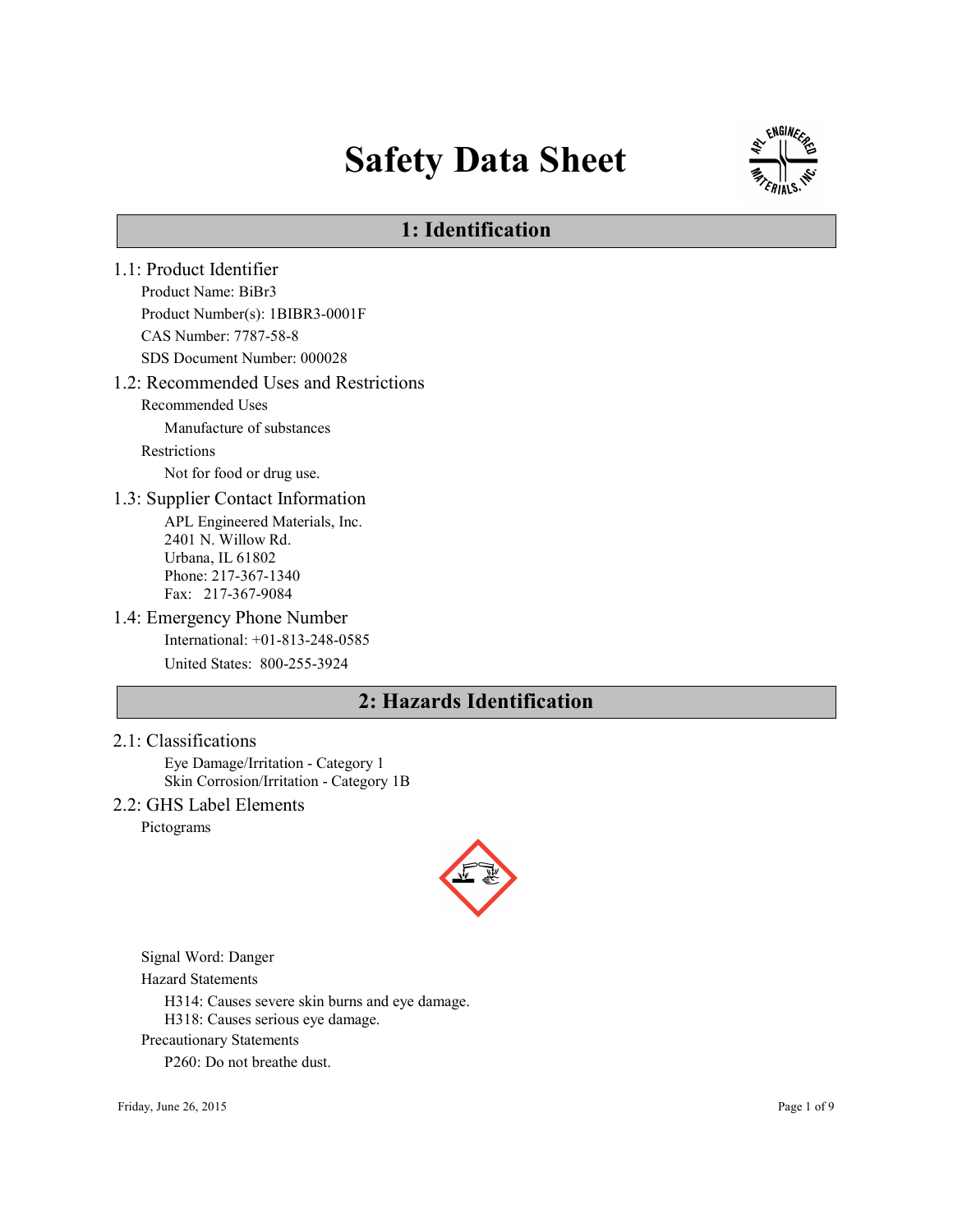P264: Wash hands thoroughly after handling.

P280: Wear protective gloves, clothing and glasses.

P303 + P361 + P353: IF ON SKIN (or hair): Remove/take off immediately all contaminated clothing. Rinse skin with water/shower.

P304 + P340: IF INHALED: Remove victim to fresh air and keep at rest in a position comfortable for breathing.

P305 + P351 + P338: IF IN EYES: Rinse cautiously with water for several minutes. Remove contact lenses, if present and easy to do. Continue rinsing.

P310: Immediately call a POISON CENTER or doctor/physician.

- P321: Specific treatment. Call a physician or poison control center. call Doctor or poison control center
- P363: Wash contaminated clothing before reuse.
- P405: Store locked up.

P501: Dispose of contents/container to licensed disposal facility.

2.3: Hazards Not Otherwise Classified or Not Covered by GHS

None.

2.4: Amount(s) of substances with unknown toxicity

None

### 3: Composition/Information on Ingredients

| $3.1:$ Ingredient |     |       | .Weight% .Formula .CAS Number .Mol Wt .EC Number |        |           |
|-------------------|-----|-------|--------------------------------------------------|--------|-----------|
| BiBr3             | 100 | BiBr3 | 7787-58-8                                        | 448.69 | 232-121-1 |
| _ _ _ _           |     |       |                                                  |        |           |

3.2: Other Hazardous components

none

- 3.3: Trade Secret Disclaimer
	- none
- 3.4: Synonyms

Bismuth (III) Bromide bismuth tribromide

### 4: First Aid Measures

#### 4.1: First Aid

General

Remove person from area of exposure and remove any contaminated clothing

Consult with physician and provide this Safety Data Sheet

In contact with eyes

Flush eyes with plenty of water for at least 15 minutes, occasionally lifting the upper and lower eyelids. Seek medical attention if irritation develops or persists

#### In contact with skin

Wash thoroughly with soap and plenty of water. Remove all contaminated clothing for proper laundering. Seek medical attention if irritation develops or persists.

If swallowed

If conscious and alert, rinse mouth and drink 2-4 cupfuls of water. Never give anything by mouth to an unconscious person. Do NOT induce vomiting. Get medical aid.

If inhaled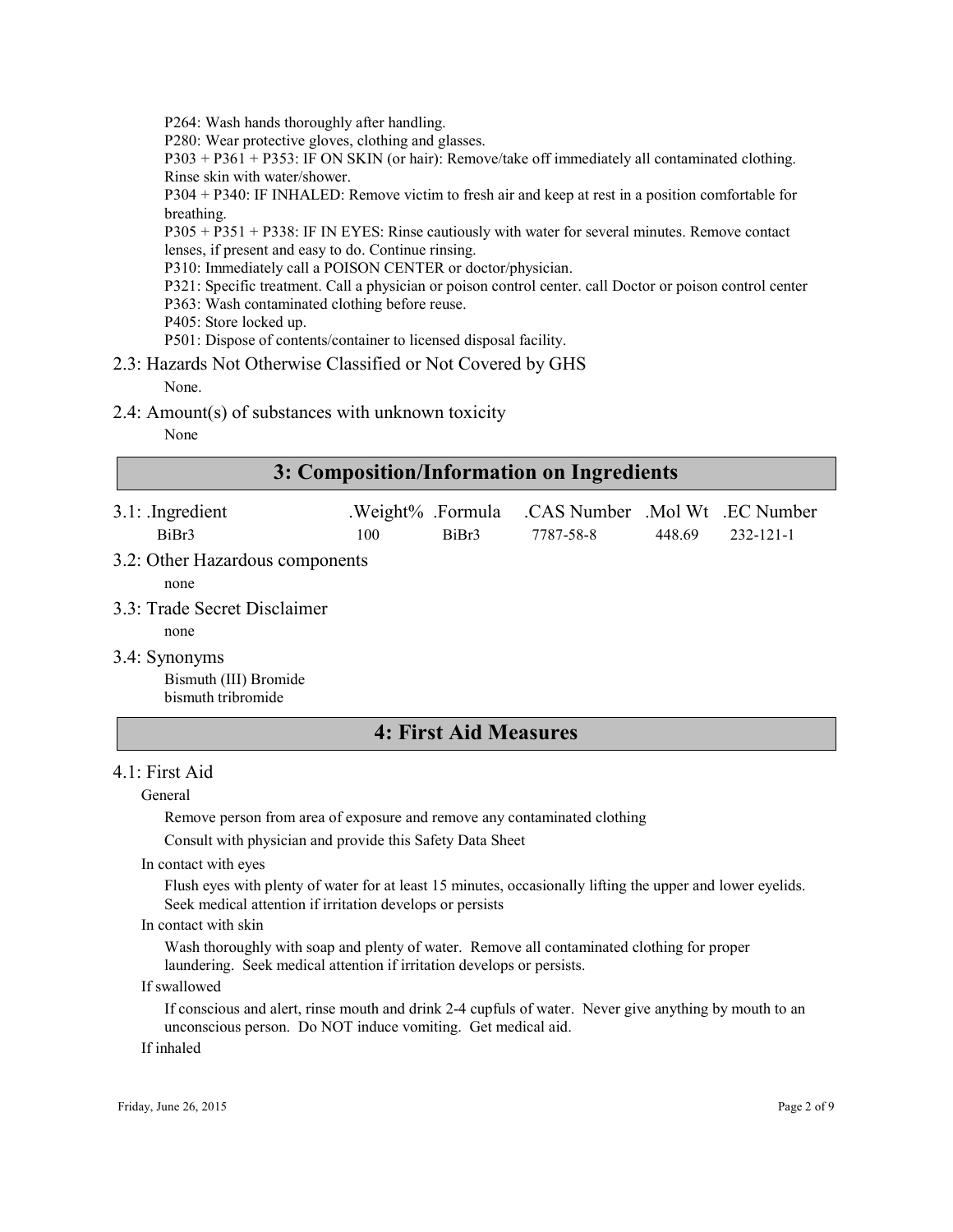Remove from exposure to fresh air immediately. If breathing is difficult, give oxygen. Get medical aid. If breathing has ceased apply artificial respiration using oxygen and a suitable mechanical device such as a bag and a mask.

#### 4.2: Most important symptoms and effects; acute and delayed

Material is extremely destructive to tissue of the mucous membranes and upper respiratory tract, eyes, and skin.

Causes severe skin damage.

Causes severe eye damage.

Swallowing will lead to strong corrosive effect on mouth throat and may lead to perforation of esophagus or stomach

#### 4.3: Indication of any immediate medical attention and special treatment needed

If inhaled : Immediately call a POISON CENTER or doctor/ physician.

If swallowed: Immediately call a POISON CENTER or doctor/ physician.

### 5: Fire Fighting Measures

5.1: Fire extinguishing media

dry chemical water or alcohol-resistant foam

carbon dioxide

5.2: Specific hazards arising from the substance or mixture

bismuth oxide

hydrobromic acid and hydrobromic acid fumes

5.3: Special protective equipment and precautions for firefighters.

Wear self contained breathing apparatus for fire fighting if necessary

### 6: Accidental Release Measures

6.1: Personal precautions, protective equipment, and emergency procedures.

Avoid dust formation.

Ensure adequate ventilation.

Evacuate personnel to safe areas.

For personal protection see section 8.

Use personal protective equipment.

Avoid breathing dust.

6.2: Methods and materials for containment and cleaning up.

Keep in suitable, closed containers for disposal.

Sweep up and shovel.

6.3: Environmental precautions

Do not let product enter drains.

6.4: Disposal

See section 13.

Dispose of in accordance with local regulations.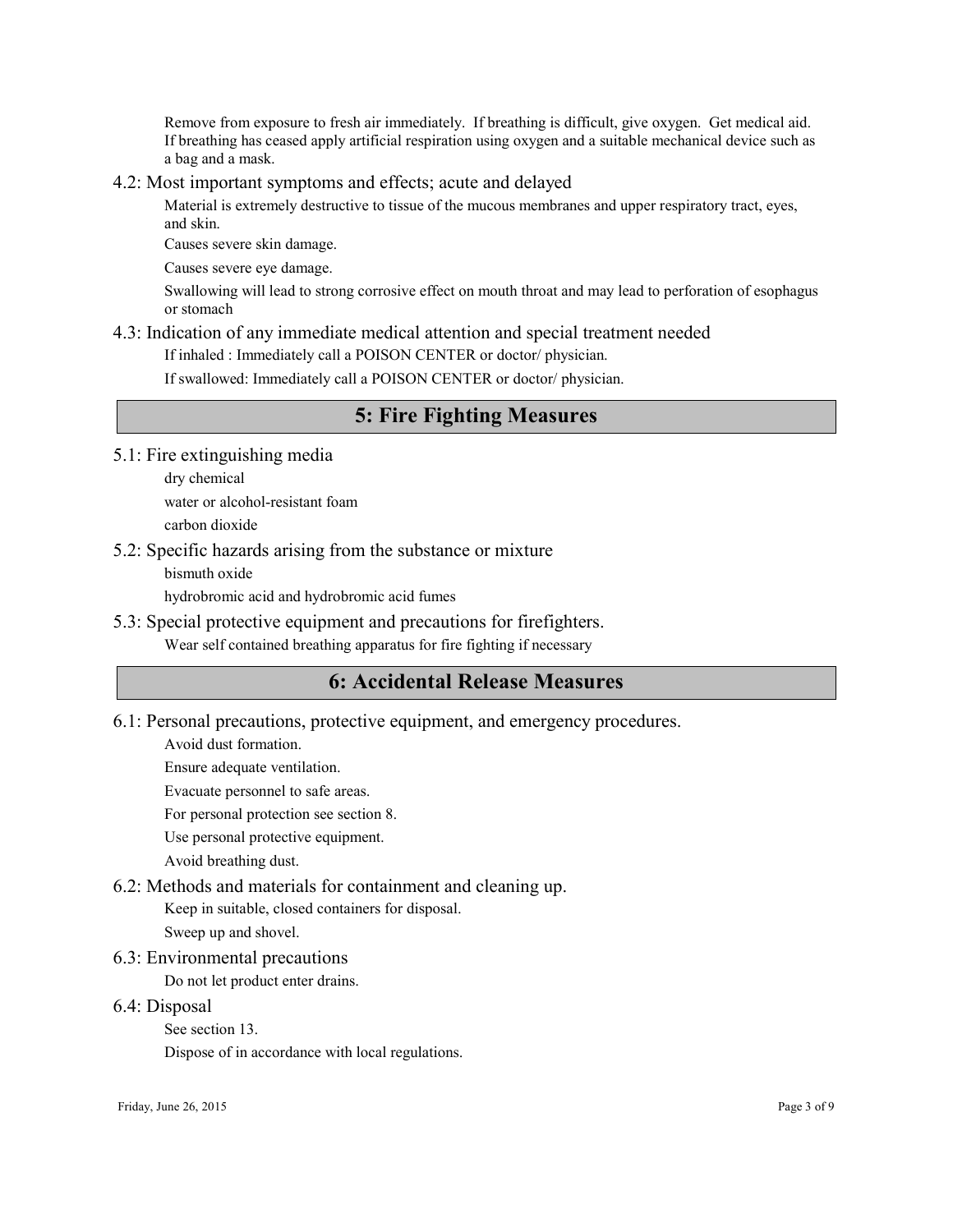### 7: Handling and Storage

### 7.1: Precautions for safe handling

Avoid contact with skin and eyes.

Avoid formation of dust and aerosols.

Provide appropriate exhaust ventilation at places where dust is formed.

See precautionary statements in section 2.2.

#### 7.2: Conditions for safe storage

Keep container tightly closed. Store away from moisture.

Store in a dry and well-ventilated place.

Store under inert gas.

#### 7.3: Incompatibilities

moisture sensitive acids oxidizing agents

### 8: Exposure Controls/Personal Protection

#### 8.1: Control parameters

OSHA permissible exposure limit (PEL)

not listed

ACGIH threshold limit value (TLV)

not listed

NIOSH recommended exposure limit (REL)

not listed

#### 8.2: Engineering controls

Use adequate ventilation to keep airborne concentrations low

Facilities storing or utilizing this material should be equipped with an eyewash facility and a safety shower

#### 8.3: Personal protective equipment

#### Eyes

Wear appropriate protective eyeglasses or chemical safety goggles as described by OSHA's eye and face protection regulations in 29 CFR 1910.133 or European Standard EN166

#### Skin

Wear appropriate, chemical-resistant protective gloves to prevent skin exposure.

#### Clothing

Wear appropriate protective clothing to prevent skin exposure

#### Respirator

Follow the OSHA respirator regulations found in 29CFR 1910.134 or European Standard EN 149. Always use a NIOSH or European Standard EN 149 approved respirator when necessary

### 9: Physical and Chemical Properties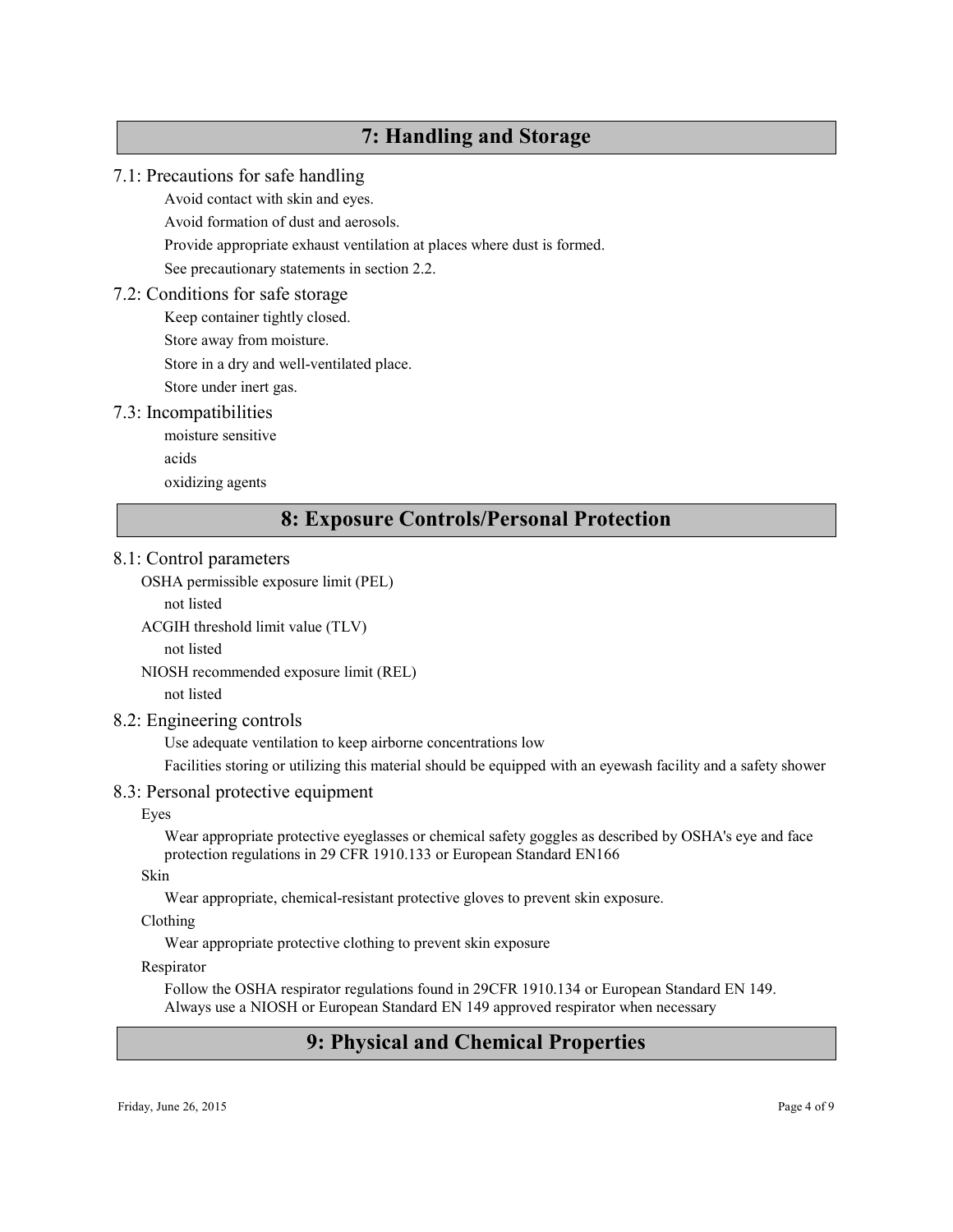9.a: Appearance State: solid Form: powder or spheres Color: no data available

9.b: Odor: no data available

- 9.c: Odor threshold: no data available
- 9.d: pH: no data available
- 9.e: Melting point / freezing point: 219 °C (426 °F)
- 9.f: Initial boiling point and range: 462 °C (864 °F)
- 9.g: Flashpoint: no data available
- 9.h: Evaporation rate: no data available
- 9.i: Flammability (solid, gas): no data available
- 9.j: Upper/lower flammability or explosive limits: no data available
- 9.k: Vapor pressure: no data available
- 9.l: Vapor density: no data available
- 9.m: Relative density: 5.7 g/cm3 at 25 °C (77 °F)
- 9.n: Water Solubility: no data available
- 9.o: Partition coefficient: n-octanol/water: no data available
- 9.p: Auto-ignition temperature: no data available
- 9.q: Decomposition temperature: no data available
- 9.r: Viscosity: no data available

### 10: Stability and Reactivity

10.1: Reactivity

no data available

- 10.2: Chemical stability
	- Stable under recommended storage conditions.
- 10.3: Possibility of hazardous reactions no data available
- 10.4: Conditions to avoid In the event of fire: see section 5 exposure to water
- 10.5: Incompatible materials See section 7.3.
- 10.6: Hazardous decomposition products Other decomposition products - no data available In the event of fire: see section 5.2

### 11: Toxicological Information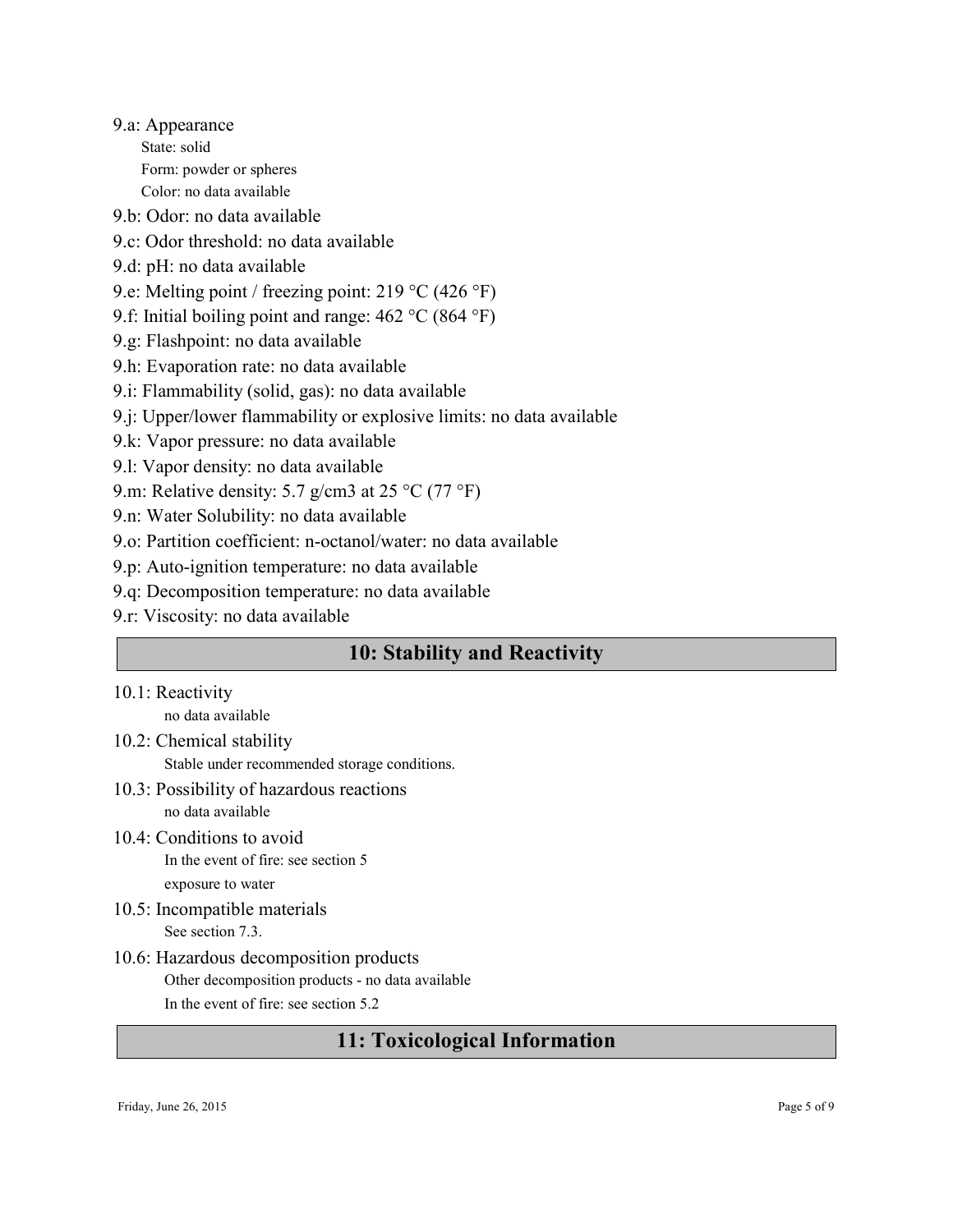11.1: Toxicity data Acute toxicity - Oral no data available Acute toxicity - Dermal no data available Acute toxicity - Inhalation No data available. Skin corrosion/irritation Causes severe skin damage. Eye damage/irritation Causes serious eye damage Respiratory irritation No data available. Germ cell mutagenicity no data available Reproductive toxicity no data available Specific organ toxicity - single exposure No data available. Specific organ toxicity - repeated exposure No data available. Aspiration hazard No data available. Additional information No data available. ACGIH carcinogenicity The ACGIH has not identified any component of this product present at levels greater than or equal to 0.1% as a probable, possible or confirmed human carcinogen. IARC carcinogenicity The IARC has not identified any component of this product present at levels greater than or equal to 0.1% as a probable, possible or confirmed human carcinogen. NTP carcinogenicity The NTP has not identified any component of this product present at levels greater than or equal to 0.1% as a probable, possible or confirmed human carcinogen. OSHA carcinogenicity OSHA has not identified any component of this product present at levels greater than or equal to 0.1% as a probable, possible or confirmed human carcinogen. 11.2: Routes of exposure See section 2.2 skin eyes oral 11.3: Symptoms of exposure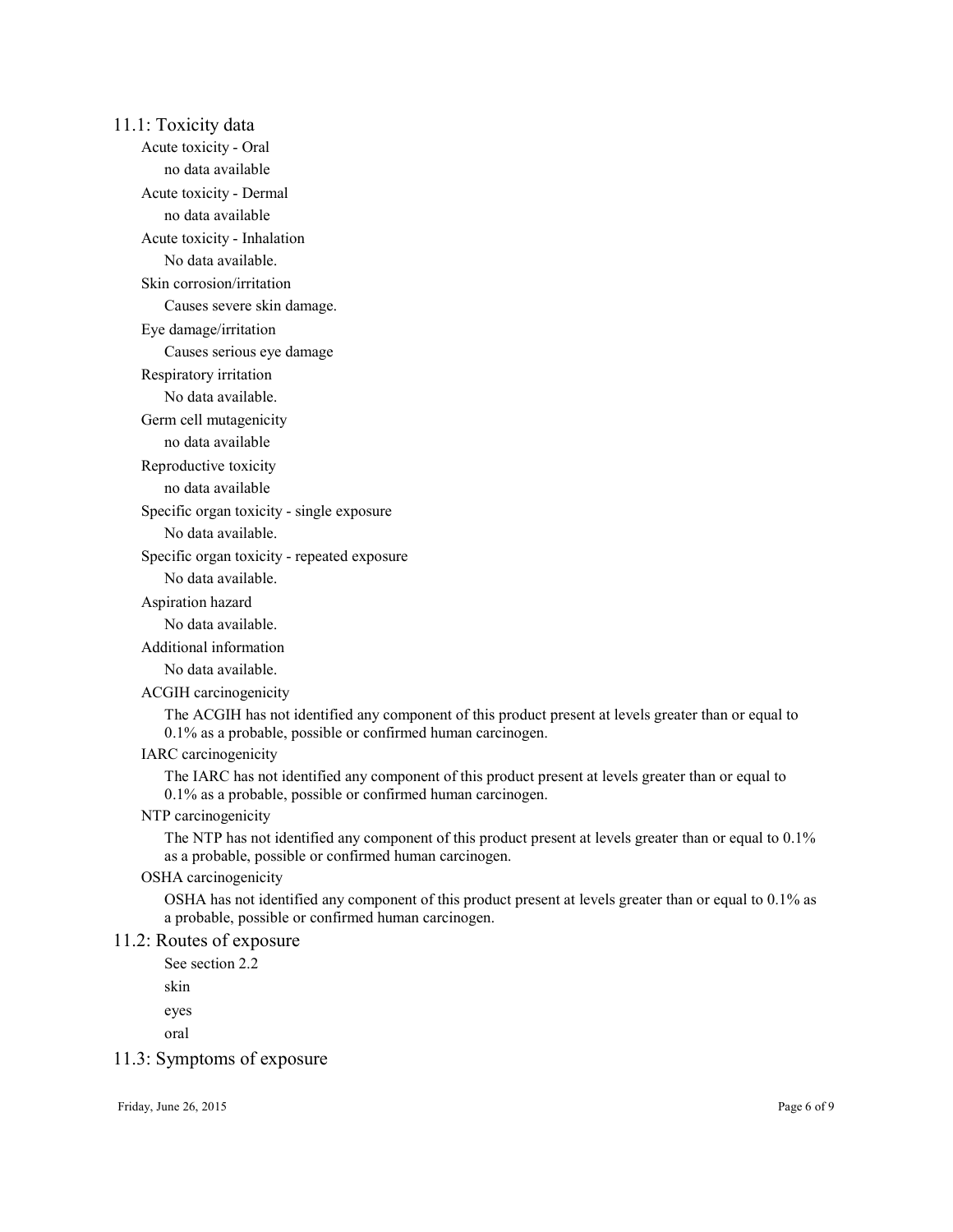See section 4.2

#### 11.4: Delayed and immediate effects of esposure

Inorganic bromides may lead to depression, emaciation and in severe cases psychosis and severe mental deterioration. Bromoderma, a bromine rash, often occurs from prolonged exposure and usually occurs on the face resembling acne or furnuclosis.

To the best of our knowledge the toxicological properties have not been thoroughly investigated.

### 12: Ecological Information

#### 12.1: Ecotoxicity

Toxicity to fish

No data available

Toxicity to daphnia and other aquatic invertebrates

No data available

Toxicity to algae/bacteria

No data available

12.2: Persistence and degradability

no data available

12.3: Bioaccumulative potential no data available

12.4: Mobility in soil

- no data available
- $12.5$ <sup>c</sup> Other effects

no data available

### 13: Disposal Considerations

13.1: Waste treatment methods No data available

## 13.2: Safe handling

See section 7.1.

#### 13.3: Product disposal

Contact a licensed professional waste disposal service to dispose of this material.

#### 13.4: Packaging disposal

Dispose of as unused product.

### 14: Transport Information

#### 14.1: DOT(US)

UN Number: 3260

Proper Shipping Name: Corrosive solid, acidic, inorganic, n.o.s. (Bismuth tribromide)

Packing Group: II

Shipping Class(es): 8

Marine Pollutant: No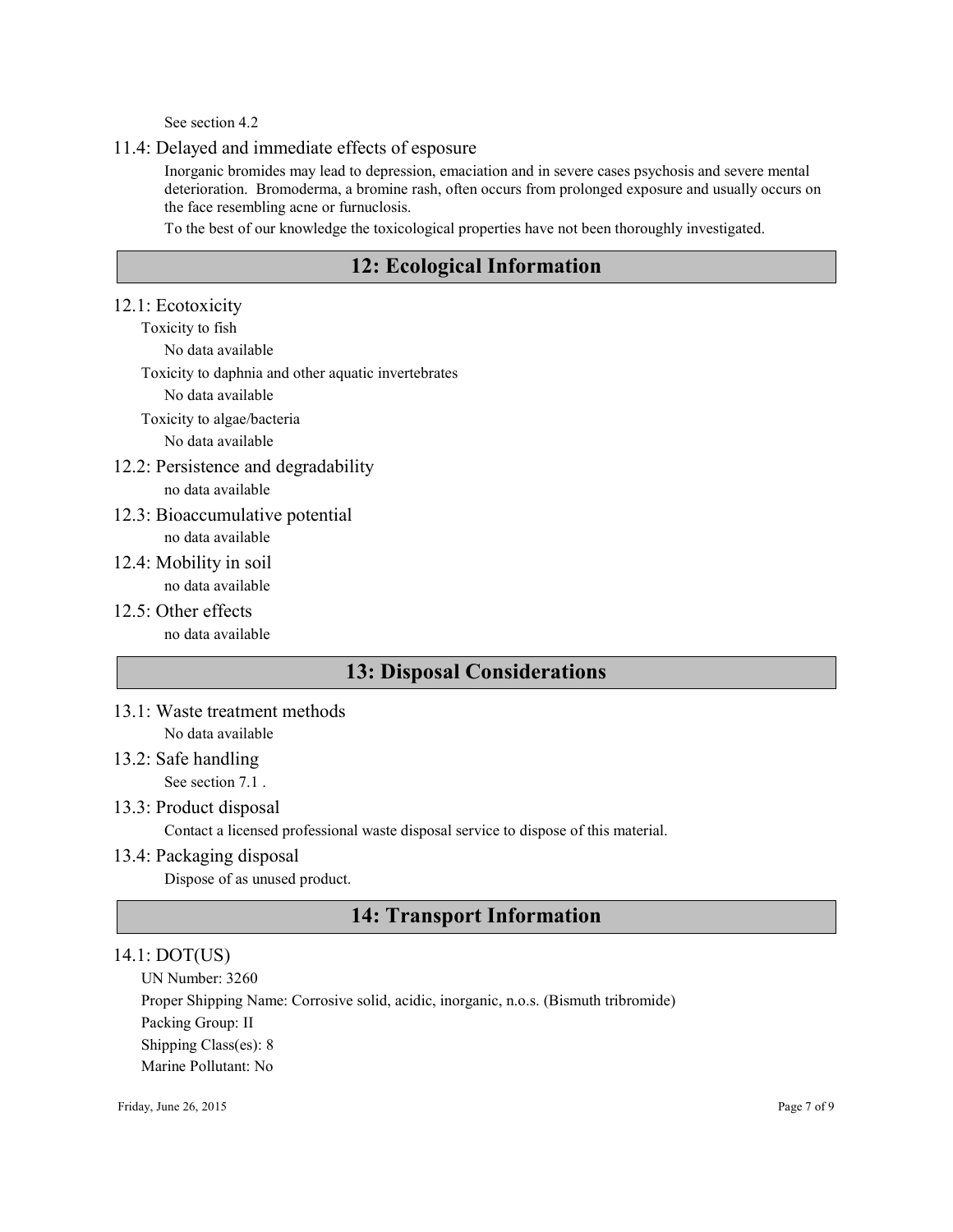#### 14.2: IMDG

UN Number: 3260

Proper Shipping Name: Corrosive solid, acidic, inorganic, n.o.s. (Bismuth tribromide)

Packing Group: II

Shipping Class(es): 8

Marine Pollutant: No

#### $14.3$   $IATA$

UN Number: 3260 Proper Shipping Name: Corrosive solid, acidic, inorganic, n.o.s. (Bismuth tribromide) Packing Group: II Shipping Class(es): 8

#### 14.4: Special Shipping Precautions

None

### 15: Regulatory Information

#### 15.1: TSCA inventory

This material is listed on the TSCA inventory.

#### 15.2: SARA 302 components

This material is not subject to the reporting requirements of SARA Title III, Section 302.

#### 15.3: SARA 313 components

This material is not subject to the reporting requirements of SARA Title III, Section 313.

#### 15.4: SARA 313/312 hazards

Acute health hazard.

#### 15.5: Other information

Massachusetts Right To Know Components - This product does not contain materials listed on the Massachusetts Right to Know list

California Prop. 65 Components - This product does not contain any chemicals known to State of California to cause cancer, birth defects, or any other reproductive harm.

New Jersey Right To Know Components -This product does not contain materials listed on the New Jersey Right to Know list

Pennsylvania Right To Know Components -This product does not contain materials listed on the Pennsylvania Right to Know list

### 16: Additional Information

#### 16.1: NFPA

Health: 3 Fire: 0 Reactivity: 0 Special:

#### 16.2: HMIS

Health: 3

Chronic: